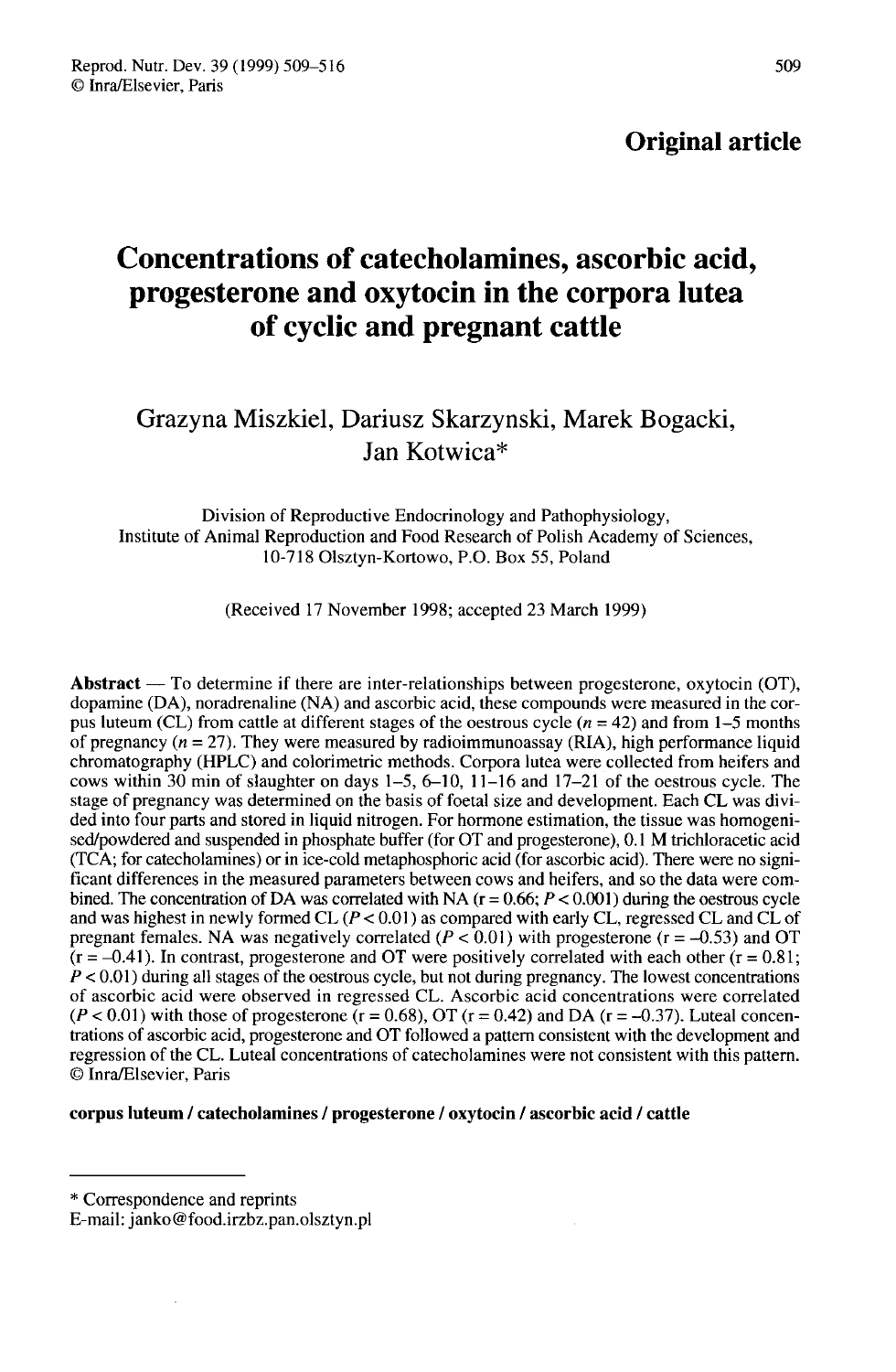Résumé ― Concentrations en catécholamines, acide ascorbique, progestérone et ocytocine dans le corps jaune (CJ) chez les vaches cycliques et gestantes. Afin de déterminer d'éventuelles relations entre la progestérone, l'ocytocine (OT), la dopamine (DA), la noradrénaline (NA), et l'acide ascorbique, ces substances ont été mesurées dans les corps jaunes de vaches à différents stades du cycle œstrien ( $n = 42$ ) et entre 1 et 5 mois de gestation ( $n = 27$ ). Ces substances ont été mesurées respectivement par RIA, HPLC et méthodes colorimétriques. Les corps jaunes ont été collectés dans les 30 mn après l'abattage des vaches ou des génisses, aux jours 1-5, 6-10, 11-16 et 17-21 du cycle oestrien. Le stade de gestation était déterminé par la taille et le stade de développement du foetus. Chaque CJ était divisé en quatre parties et gardé dans de l'azote liquide. Pour le dosage des hormones, les tissus étaient broyés et mis en suspension dans du tampon phosphate (pour OT et la progestérone), 0.1 M d'acide trichloracétique (pour DA et NA) ou dans l'acide métaphosphorique glacé (pour l'acide ascorbique). Il n'y a pas eu de différence entre vaches et génisses, et les résultats ont été regroupés. La concentration de DA est corrélée avec celle de NA ( $r = 0.66$ ;  $p < 0.001$ ) pendant le cycle et cette concentration est plus forte chez les corps jaunes neo-formés  $(p < 0.01)$  que chez les corps jaunes fonctionnels cycliques, régressés ou chez les CJ de gestation. NA est corrélée négativement avec la progestérone ( $p < 0.01$ ) (r = -0.53) et l'OT (r = -0.41). À l'inverse, la progestérone et l'ocytocine sont positivement corrélées ( $r = 0.81$ ;  $p < 0.01$ ) pendant toutes les phases du cycle œstrien, mais pas pendant la gestation. La concentration la plus basse d'acide ascorbique est observée sur les corps jaunes regressés. La concentration d'acide ascorbique est corrélée avec celle de progestérone ( $p < 0.01$ ;  $r = 0.68$ ), l'OT (r = 0,42) et la DA (r = -0,37). Les concentrations lutéales d'acide ascorbique, de progestérone et d'OT suivent une évolution en accord avec le développement et la régression du CJ. Les concentrations lutéales des catécholamines ne montrent pas la même évolution. © Inra/Elsevier, Paris

corpus luteum / catécholamines / progestérone / ocytocine / acide ascorbique / vache

## 1. INTRODUCTION

Progesterone plays a key role in the regulation of the oestrous cycle and pregnancy in most mammals including cattle. Its synthesis and secretion are controlled by gonadotrophins but also supported by numerous locally produced factors which act in an autocrine and paracrine fashion. One such factor, oxytocin (OT), stimulates progesterone secretion [29, 36] in early and fully matured corpora lutea (CL); but in order to demonstrate this, the whole CL or luteal slices, rather than dispersed luteal cells, are required [34]. Adrenergic innervation of the adult ovary affects CL function in many species, as shown in studies carried out in vivo [16, 17] and in vitro [3, 5]. Moreover, noradrenaline (NA) is synthesised in bovine CL from its precursor dopamine (DA) [19]. Concentrations of NA and adrenaline in peripheral plasma do not vary significantly with the stage of the oestrous cycle in pigs [2]. In humans, however, plasma levels of NA are significantly higher during the luteal than during the follicular phase [8]. The ovarian content of NA, which reflects ovarian innervation, increases two to ten times during sexual maturation in rats [4] and declines during the ageing process [9]. Follicular differentiation in newborn rats, when ovaries are insensitive to gonadotrophins, depends on direct neurogenic influences [28].

It was found that both basic and gonadotrophin-stimulated progesterone secretion treatment [14, 38]. Recently, we discovered that progesterone stimulates its own synthesis in early CL, by an increase in  $3\beta$ -hydroxysteroid dehydrogenase (3Ø-HSD) activity, whereas an antiprogesterone (onaprostone, Schering AG) decreases the activity of this enzyme [20]. Therefore, concentrations of both progesterone and OT in each CL provide an index of both luteal function and the degree of autocrine stimulation of activity.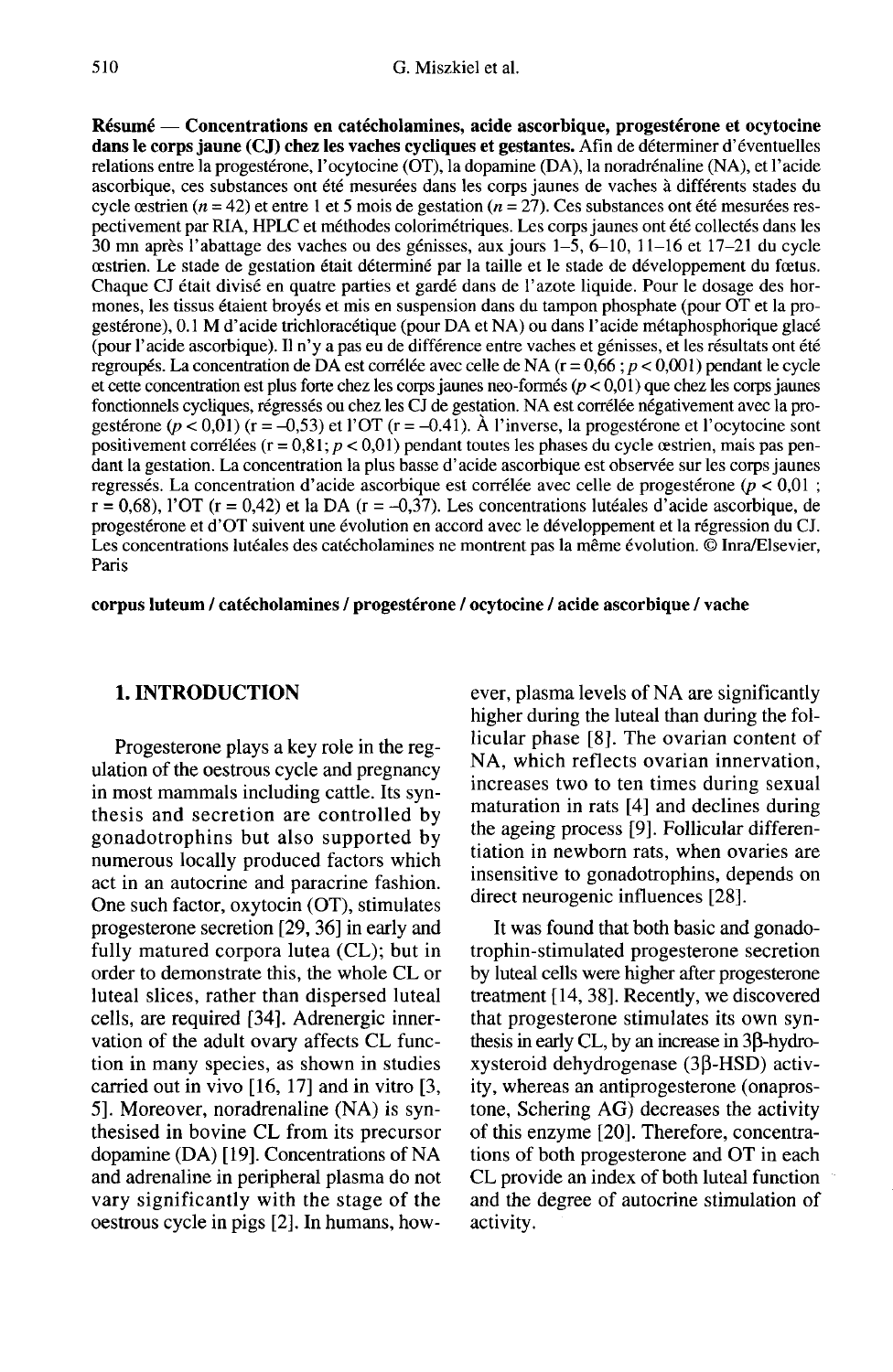Ascorbic acid is believed to act as an antioxidant, neutralising the oxidative byproducts of cellular respiration in luteal cells, as an enzymatic cofactor in collagen synthesis and as a promotor of steroid and protein hormone synthesis [27]. It is present in cells involved in steroidogenesis, including those of the CL. Isolated CL from cattle [33], pig [13] and baboon [15] are able to secrete progesterone in a pulsatile manner. Thus, even though the CL is regulated by the hypothalamo-hypophysial system, it has a marked degree of autonomy and factors such as catecholamines, ovarian oxytocin, progesterone and ascorbic acid can operate locally to support its function. To understand the inter-relationships between local ovarian factors which may affect CL function, we measured progesterone, OT, DA, NA and ascorbic acid in bovine CL from different stages of the oestrous cycle and during the first 5 months of pregnancy.

# 2. MATERIALS AND METHODS

#### 2.1. Corpora lutea collection

Ovaries with CL from heifers  $(n = 22)$  and cows ( $n = 20$ ) of unknown reproductive status were collected within 30 min of death at a commercial slaughterhouse. Four stages of CL growth (days 1-5,  $n = 7$ ; 6-10,  $n = 12$ ; 11-16,  $n = 15$ ; and 17-21,  $n = 8$  of oestrous cycle) were estimated according to Ireland et al. [10]. The stage of pregnancy (end of month 1 until month 5;  $n = 27$ ) was determined on the basis of foetal size and development. Immediately after collection, CL were perfused through the ovarian artery with ice-cold saline to remove blood; they were then divided into four parts and stored in liquid nitrogen.

#### 2.2. Homogenisation of luteal tissue

The deep frozen tissue was homogenised (powdered) by means of a Vibratory Mill (Retsch MM-2). Portions of the weighed tissue powder were suspended in either phosphate buffer (for OT and progesterone determination), 0.1 M trichloracetic acid (TCA; for catecholamines) or in 3 % ice-cold metaphosphoric acid with

2.5 mmol-' EDTA (for ascorbic acid). Proges- terone and OT were extracted from the powdered tissue as described by Tsang et al. [39]; recoveries averaged 90 and 85 %, respectively, and data were corrected for the procedural losses.

#### 2.3. Hormone determinations

The concentrations of progesterone and OT were measured by radioimmunoassay (RIA) as described earlier [17, 19]. The sensitivities of the assays were 3 pg·mL<sup>-1</sup> for OT and 0.3 ng·mL<sup>-1</sup> for The concentrations of progesterone and OT<br>were measured by radioimmunoassay (RIA) as<br>described earlier [17, 19]. The sensitivities of the<br>assays were 3 pg·mL<sup>-1</sup> for OT and 0.3 ng·mL<sup>-1</sup> for<br>progesterone. Intra-assay vari progesterone. Intra-assay variations were 7.5 and 7.4 %, respectively.

Tissue concentrations of NA and DA were determined by high performance liquid chromatography (HPLC) with electrochemical detection (HP 1049A; Hewlett-Packard). Catecholamines were extracted from the powdered luteal tissue (200-300 mg) with a ten-fold excess luteal tissue (200–300 mg) with a ten-fold excess<br>(w/v) of 0.1 M trichloroacetic acid containing cholamines were extracted from the powdered<br>luteal tissue (200–300 mg) with a ten-fold excess<br>(w/v) of 0.1 M trichloroacetic acid containing<br>0.01 %  $\text{Na}_2\text{S}_2\text{O}_5$  and 0.000 3 % ascorbic acid.<br>The remainder of the pr The remainder of the procedure was as described earlier [19]. Recovery from this assay was 71 % and the final data were corrected for procedural losses.

For the ascorbic acid determination, powdered tissue was suspended in an ice-cold metaphosphoric acid 3 % w/v solution, containlosses.<br>
For the ascorbic acid determination, pow-<br>
dered tissue was suspended in an ice-cold<br>
metaphosphoric acid  $3\%$  w/v solution, contain-<br>
ing 2.5 mmol EDTA-L<sup>-1</sup>. It was assayed by the<br>
colorimetric method of Smith colorimetric method of Smith [37] with the modification described by Luck and Zhao [26]. The ing  $2.5$  mmol EDTA-L<sup>-1</sup>. It was assayed by the colorimetric method of Smith [37] with the mod-<br>ification described by Luck and Zhao [26]. The<br>sensitivity of the assay was 15-20 mol-L<sup>-1</sup> and the intra-assay coefficient of variation was 7.6 %.

#### 2.4. Statistical analysis

Data were evaluated by one-way ANOVA and differences between means were assessed by Tukey's test for unequal numbers of samples. The presence of significant variation shown by ANOVA was confirmed by the Kruskal-Wallis test because the normality of the data distribution could not be assumed.

# 3. RESULTS

There were no significant differences in the measured hormones between cows and heifers and between particular months of pregnancy, so these data were combined for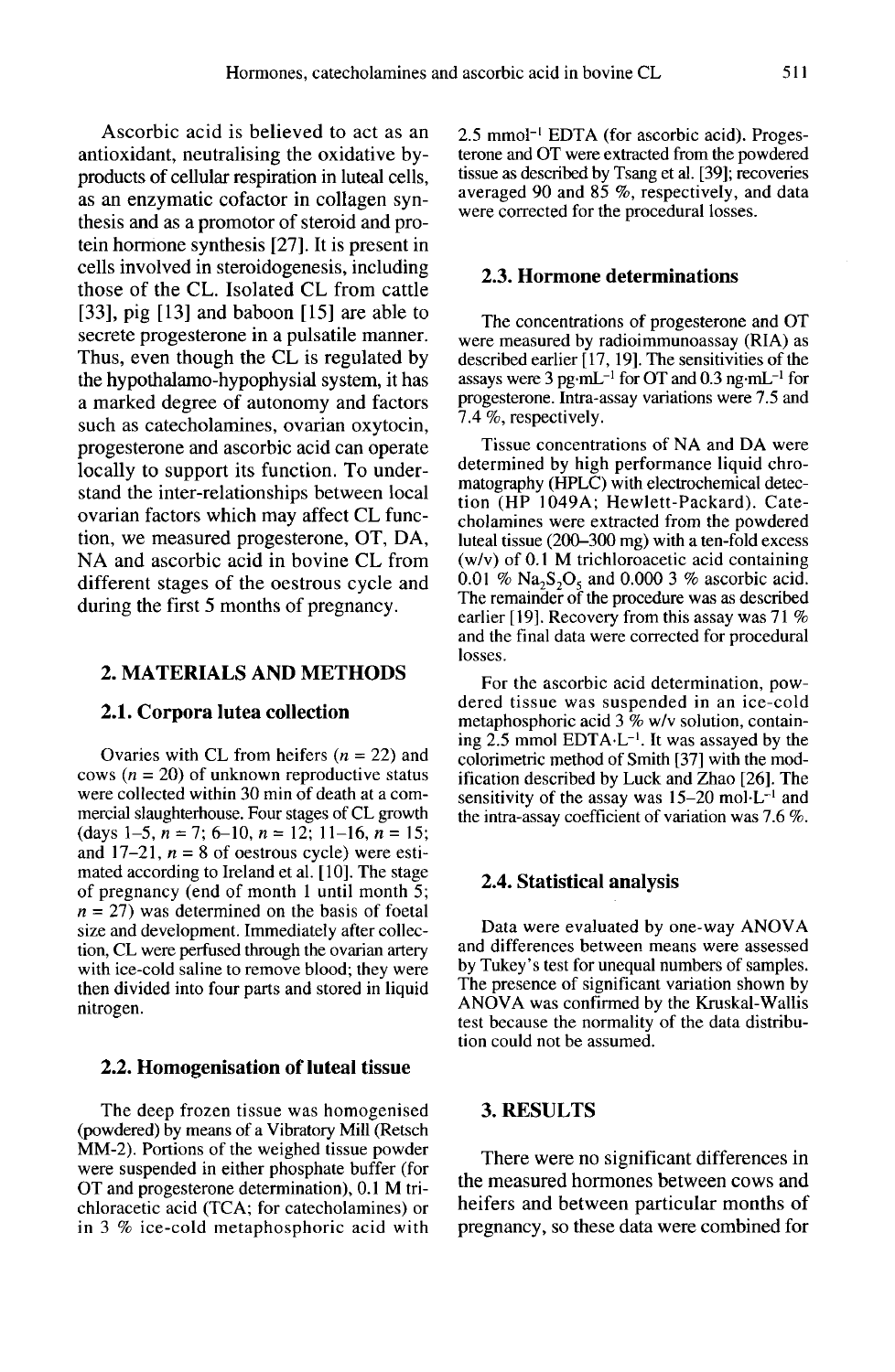further analysis. The concentrations of DA and NA were correlated with each other  $(r = 0.66; P < 0.01)$  during the oestrous cycle. However, quantities of these substances were highest in newly formed CL  $(P < 0.01)$  compared with CL from other stages of the cycle and those of pregnant females. The concentration of DA was two to four times higher than that of NA in all CL except for those of pregnancy  $(figure 1)$ . NA was negatively correlated  $(P < 0.01)$ with progesterone  $(r = -0.53)$  and OT

 $(r = -0.41; table I)$ , whereas progesterone and OT were correlated with each other  $(r = 0.81; P < 0.01)$  during all stages of the oestrous cycle, but not during pregnancy (*figure 2; table I*). The concentration of ascorbic acid (figure 3) followed those of progesterone ( $r = 0.68$ ;  $P < 0.001$ ) and OT  $(r = 0.42; P < 0.01)$ . The lowest concentration of ascorbic acid was observed in regressed CL  $(P < 0.01)$  compared with CL from the second stage of the oestrous cycle (II) and pregnancy  $(figure 3)$ .



**Figure 1.** Noradrenaline (NA) and dopamine (DA) concentrations in the corpora lutea of cyclic (days 1-4,  $n = 7$ ; 5-10,  $n = 12$ ; 11-17,  $n = 15$ ; 18-21,  $n = 8$ ) and pregnant cattle ( $n = 27$ ). Values with different superscripts are significantly different  $(P < 0.05)$ . Note the different scales for NA and DA.

**Table I.** Coefficients of correlation for noradrenaline (NA), dopamine (DA), progesterone (P4), oxytocin (OT) and ascorbic acid (Aa) in corpora lutea from cyclic (four stages of the cycle combined;  $n = 42$ ), and in pregnant cattle  $(n = 27)$ .

| Physiological status          | Ratio of analysed factors |                 |                 |               |               |                 |                  |              |
|-------------------------------|---------------------------|-----------------|-----------------|---------------|---------------|-----------------|------------------|--------------|
|                               | NA/DA                     | P4/NA           | OT/NA           | P4/OT         | Aa/NA         | Aa/DA           | Aa/P4            | Aa/OT        |
| Oestrous cycle<br>$r =$<br>P< | 0.66<br>0.001             | $-0.53$<br>0.01 | $-0.41$<br>0.01 | 0.81<br>0.001 | $-0.34$<br>ns | $-0.37$<br>0.01 | 0.68<br>0.001    | 0.42<br>0.01 |
| Pregnancy                     | ns                        | ns              | ns              | ns            | ns            | ns              | 0.35<br>P < 0.04 | ns           |

ns: not significantly different.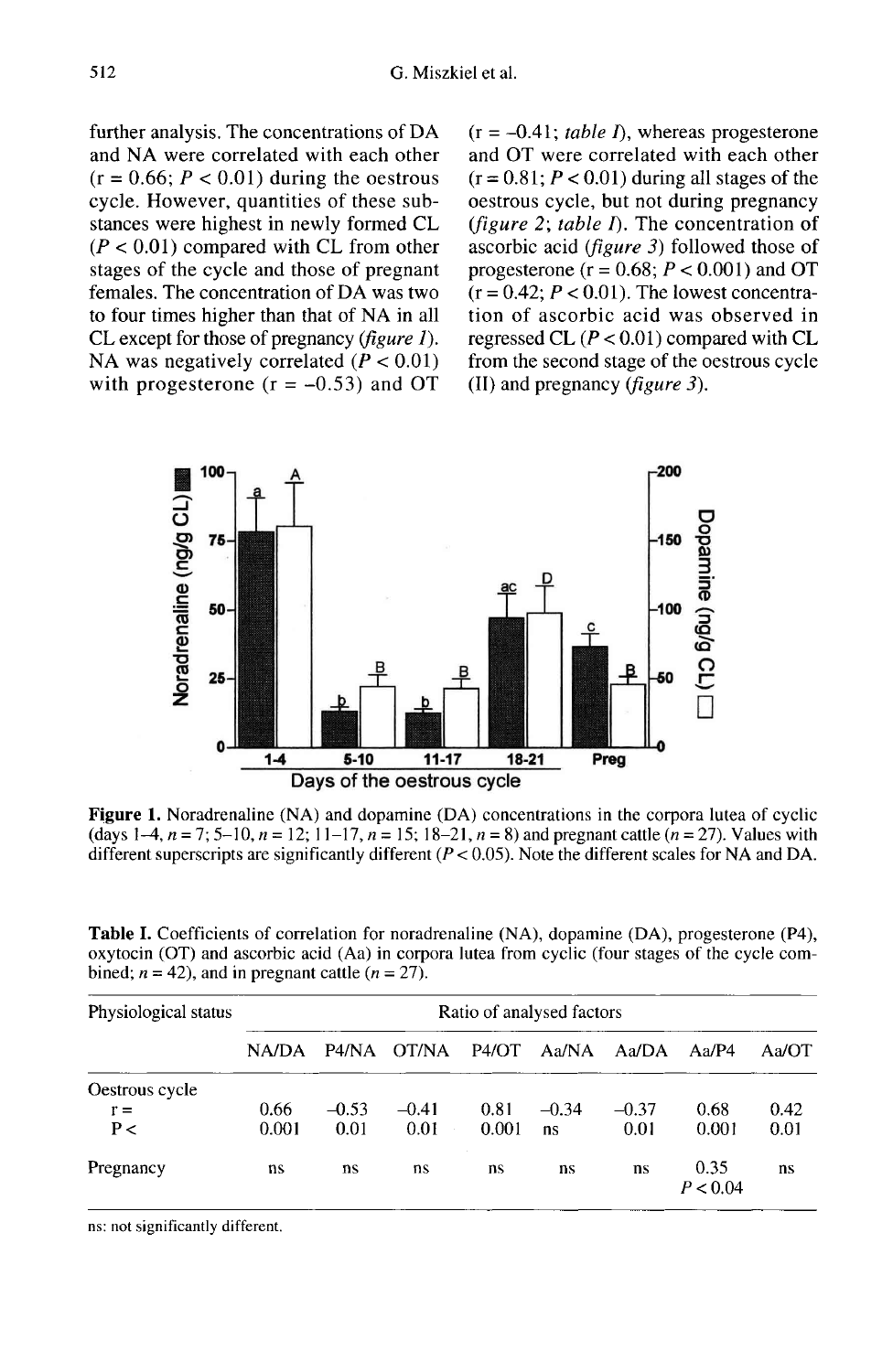

**Figure 2.** Progesterone and oxytocin concentrations in the corpora lute a of cyclic (days  $1-4$ ,  $n = 7$ ; 5-10,  $n = 12$ ;  $11-17$ ,  $n = 15$ ;  $18-21$ ,  $n = 8$ ) and pregnant ( $n = 27$ ) cattle. Values with different superscripts are significantly different  $(P < 0.05)$ . Note the different scales for progesterone and oxytocin.



Figure 3. Concentrations of ascorbic acid in the corpora lutea from four stages of the oestrous cycle (days  $1-4$ ,  $n = 7$ ;  $5-10$ ,  $n = 12$ ;  $11-17$ ,  $n = 15$ ;  $18-21$ ,  $n = 8$ ) of heifers or cows. Preg' means 1-5 months of pregnancy ( $n = 27$ ). Values with different superscripts are significantly different ( $P < 0.05$ ).

# 4. DISCUSSION

Low concentrations of DA and NA were observed in fully developed CL during the oestrous cycle and gestation; between three and five times more of these catecholamines were found in newly formed and regressed CL. The present data confirm our earlier

observations that although stimulation of  $CL$   $\beta$ -receptors by catecholamines is important during all stages of its development, the most important role of the noradrenergic system does appear to be in the early CL. We also found that the amount of DA in the CL is two to four times higher than NA. The high correlation between DA and NA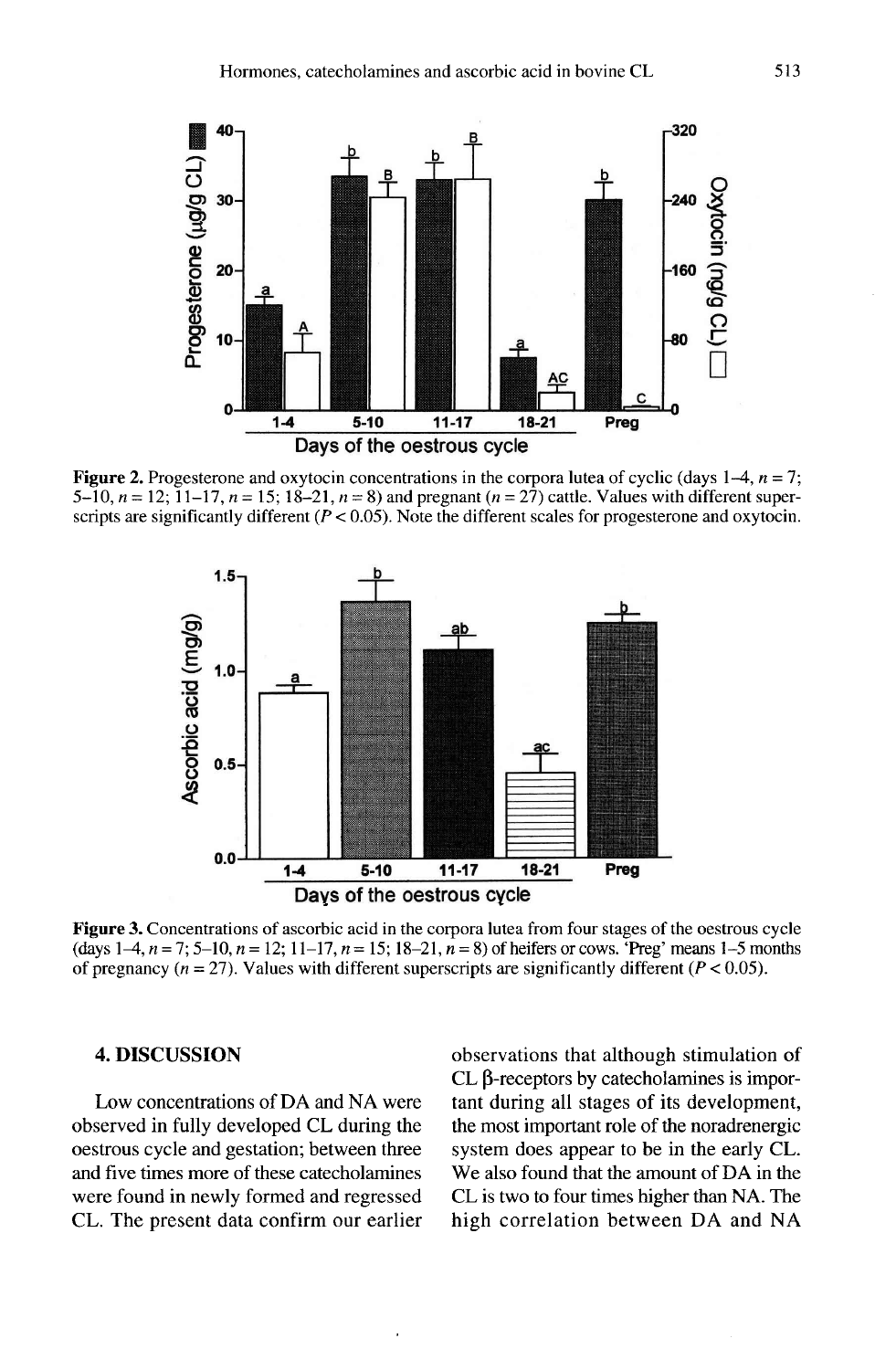$(r = 0.66)$  and the presence of dopamine (3-hydroxylase in bovine CL reported in another study [3], provide evidence that NA could be synthesised de novo in this tissue as shown earlier by Kotwica et al. [19]. The origin of DA in bovine CL is not clear. Battista et al. [3] and Denning-Kendall et al. [6] suggested that DA cannot be synthesised within the CL; they assumed that mast cells, stromal adrenergic nerves or the peripheral circulation are the source of DA, which is then preferentially taken up by luteal cells.

Although DA concentrations in CL are very high and can increase progesterone and OT secretion in vitro, DA receptors do not participate in this stimulation [19]. Thus, it is assumed that DA itself does not affect CL function directly. Since the CL contains dopamine  $\beta$ -hydroxylase and is the site of NA synthesis, we suggest that the only role of DA in the CL is that of a precursor for NA synthesis. However, in rat ovarian cells it was shown that DA and DA agonists increased progesterone in the media by an increase in 36-HSD activity [1]. This would suggest some differences between species.

The present data showed that the level of ascorbic acid within the CL changed significantly with the stage of the oestrous cycle in a manner similar to changes in progesterone content both in heifers and in cyclic and pregnant cows. This may reflect the increasing need for antioxidants as steroido-<br>genic activity increases within CL. Rapoport et al. [32] demonstrated that in bovine CL ascorbate was significantly correlated with cytochrome P-450scc and plasma progesterone levels. Thus, they proposed that the correlation between the levels of some antioxidant enzymes and compounds with progesterone levels indicates that antioxidative mechanisms are activated to cope with steroidogenesis in the bovine CL. The data by Luck and Jungclas [24] provide evidence for the involvement of ascorbic acid in the stimulation of progesterone synthesis and OT secretion from bovine granulosa cells in vitro [25]. Thus, maximal luteal and follicular function was associated with increased concentrations of total ascorbate within the tissue in pigs [30] and in cattle [26], although its precise role in steroidogenesis has not been established [22].

Catecholamines require ascorbic acid for their biosynthesis [22] and ascorbate seems to synergise with catecholamines in stimulating ovarian oxytocin secretion [7, 23, 24]. The lack of correlation between ascorbic acid and catecholamines in our study suggests that ascorbic acid is less important for catecholamine protection from oxidation within the CL. The concentration of ascorbic acid in CL is markedly decreased during luteal regression. It has been shown that futear regression. It has been shown that<br>prostaglandin  $F_{2\alpha}$  (PGF) caused a rapid<br>depletion of luteal ascorbate stores when given to rats  $[3, 21, 35]$  and pigs  $[31]$ . The ability of PGF to stimulate ascorbate secretion implies that this process is crucial for luteal regression.

The correlation of OT and progesterone in cyclic CL supports the concept that OT can be involved in the secretion of progesterone [34]. The OT prohormone is only synthesised in the ovaries during the first few days of the oestrous cycle [12] and once depleted during the cycle cannot be replaced [11]. Therefore, the correlation between OT and progesterone in pregnant animals (table 1) was not observed.

In conclusion, concentrations of catecholamines and ascorbic acid within the bovine CL vary during the oestrous cycle. Periods of maximal luteal function are associated with an increased antioxidant potential of ascorbic acid within the CL. Moreover, the time of luteolysis coincides with losses of ascorbic acid from the bovine CL. Ascorbic acid may promote luteal function during the oestrous cycle and help to maintain cyclic luteal function as suggested by its correlation with luteal progesterone and oxytocin content. However, its concentration is not correlated with those of catecholamines within the CL.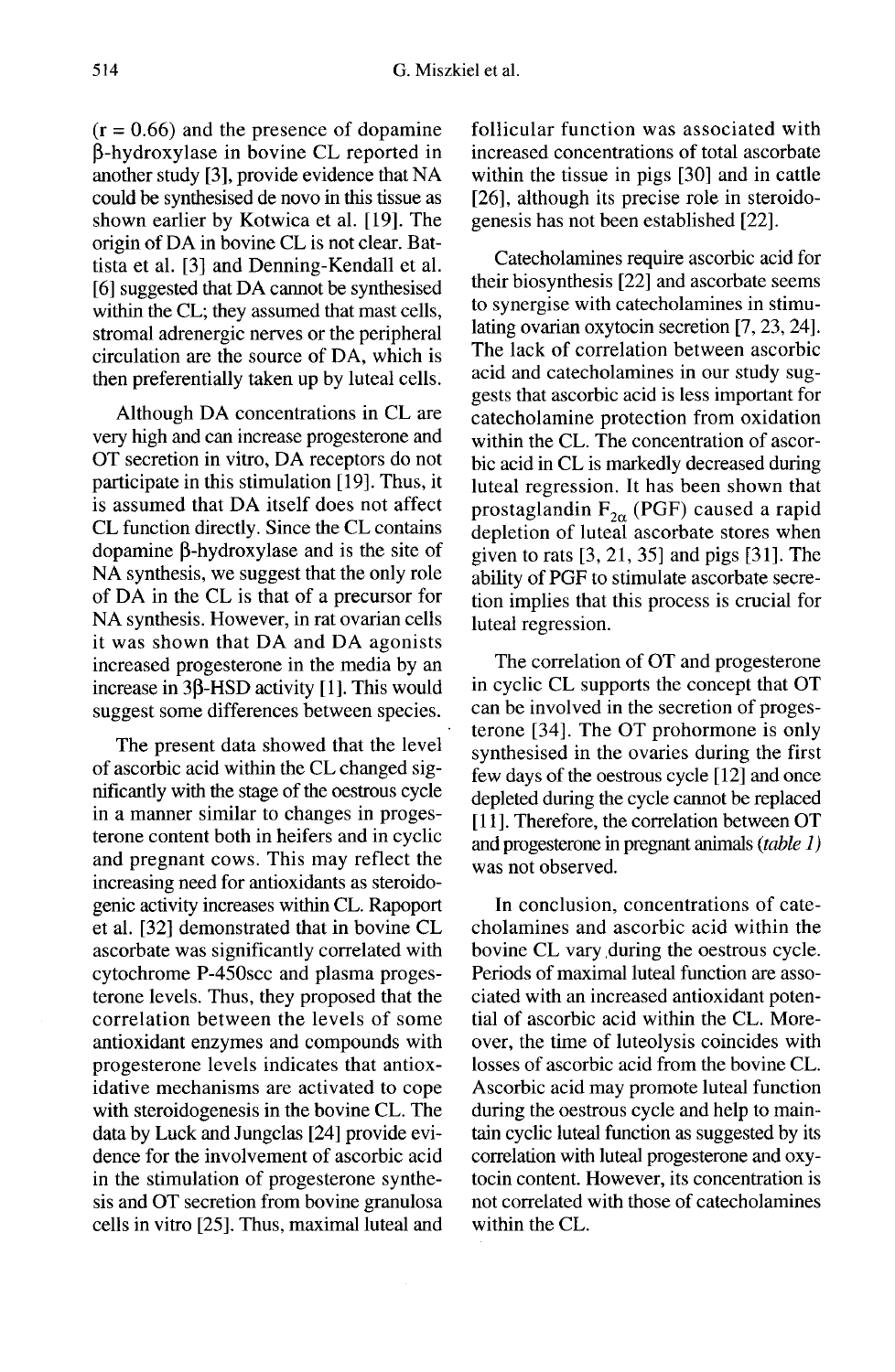#### ACKNOWLEDGEMENTS

We thank Dr S. Okrasa and Dr G. Kotwica (University of Agriculture and Technology, Olsztyn, Poland) for progesterone and oxytocin antiserum donation. We also thank Dr M.R. Luck (University of Nottingham) for critical review of the manuscript and for English editing and Dr J.C. Thiery (Inra, Tours) for the French translation. Supported by Polish Academy of Sciences and grant from KBN (5P06D 049 14).

#### REFERENCES

- [1] Arakawa S., Yago N., Isobe S., Ohkawa R., Mori H., Okinaga S., Dopamine increases the ovarian progesterone synthesis of PMSG-treated rats by regulating 3P-HSD activity, Nippon Naibunpi Gakkai Zasshi 70 (4) (1994) 447-456.
- [2] Bahr J.M., Ben-Jonathan N., Elevated catecholamines in porcine follicular fluid before ovulation, Endocrinology 117 ( 1985) 620-623.
- [3] Battista P.J., Rexroad C.E., Poff J.P., Condon W.A., Support for a physiological role of endogenous catecholamines in the stimulation of bovine luteal progesterone production, Biol. Reprod. 41 (1989) 807-812.
- [4] Ben-Jonathan N., Arbogast L.A., Rhoades T.A., Bahr J.M., Noradrenaline in the rat ovary: ontogeny and de novo synthesis, Endocrinology 115 (1984) 1426-1430.
- [5] Condon W.A., Black D.L., Catecholamineinduced stimulation of progesterone by the bovine CL in vitro, Biol. Reprod. 15 (1976) 573-578.
- [6] Denning-Kendall P.A., Wild M.D., Wathes D.C., Regional differences in catecholamine concentrations in bovine ovaries analysed by high-per formance liquid chromatography, J. Endocrinol. 129 ( 1991 ) 221-226.
- [7] Endo T., Aten R.F., Wang F., Behrman H.R., Coordinate induction and activation of metalloproteinase and ascorbate depletion in structural luteolysis, Endocrinology 133 (1993) 690-698.
- [8] Femandez-Pardal J., Gimeno M.F., Gimeno A.L., Catecholamines in sow Graffian follicles at prooestrus and at dioestrus, Biol. Reprod. 34 (1986) 439-445.
- [9] Ferrante F., Bronzetti E., Cavalloti C., Ricci A., Amenta F., The noradrenergic innervation of the ovary in old rats, Mech. Ageing Dev. 54  $(1990)55-62.$
- [10] Ireland J.J., Murphee R.L., Coulson P.B., Accuracy of predicting stages of bovine oestrous cycle by gross appearance of the corpus luteum, J. Dairy Sci. 63 (1980) 155-160.
- [11] Ivell R., Vasopressinergic and oxytocinergic cells: models in neuropeptide gene expression, in: Turner W.H. (Ed.), Neuropeptides and their Peptidases, Ellis Horwood Ltd, Chichester, UK and VCH, Weinheim, FRG, 1987, pp. 31-64.
- [12] Ivell R., Brackett K.H., Fields M.J., Richter D., Ovulation triggers oxytocin gene expression in the bovine ovary, FEBS Lett. 190 (1985) 263-267.
- [13] Jarry H., Einspanier A., Kangiebner L., Dietrich M., Holtz W., Wuttke W., Release and effects of oxytocin on estradiol and progesterone secretion in porcine corpora lutea as measured by an in vivo microdialysis system, Endocrinology 126 (1990) 2350-2358.
- [14] Kawano T., Okamura H., Tajima C., Fukuma K., Katabuchi H., Effect of RU 486 on luteal function in early pregnant rat, J. Reprod. Fert. 83 ( 1988) 279-285.
- [15] Khan-Dawood F.S., Gargiulo A.R., Dawood M.Y., Baboon corpus luteum: autonomous pulsatile progesterone secretion and evidence for intraluteal oscillator demonstrated by in vitro macroretrodialysis, J. Clin. Endocrinol. Metab. 79 (1994) 1790-1796.
- [16] Kotwica J., Skarzynski D., Influence of oxytocin removal from the corpus luteum on secretory function and duration of the oestrous cycle in cattle, J. Reprod. Fertil. 97 (1993) 411-417.
- [17] Kotwica J., Skarzynski D., Jaroszewski J., The coccygeal artery as a route for the administration of drugs into the reproductive tract of cattle, Vet. Rec. 127 (1990) 38-40.
- [18] Kotwica J., Skarzynski D., Jaroszewski J., Kotwica G., Effect of noradrenaline on the release of progesterone and ovarian oxytocin in cattle, Anim. Reprod. Sci. 26 (1991) 179-191.
- [19] Kotwica J., Skarzynski D., Bogacki M., Miszkiel G., Influence of dopamine as noradrenaline precursor on the secretory function of the bovine corpus luteum using in vitro model, Br. J. Pharmacol. 118 (1996) 1669-1974.
- [20] Kotwica J., Miszkiel G., Skarzynski D., terone on its own synthesis in bovine corpus luteum, Biol. Reprod. 58 (suppl. 1) (1998) 338.
- [21] Leovit K., Badawy S., Laurence K., Alteration of corpus luteum function in the pregnant rat by antiluteinizing serum, Endocrinology 84 (1968) 405.
- [22] Levine M., Morita K., Ascorbic acid in endocrine systems, Vitam. Horm. 42 (1985) 1-64.
- [23] Luck M.R., Cholinergic stimulation, through muscarinic receptors, of oxytocin and progesterone secretion from bovine granulosa cells undergoing spontaneous luteinization in serum-free culture, Endocrinology 126 (1990) 1256-1263.